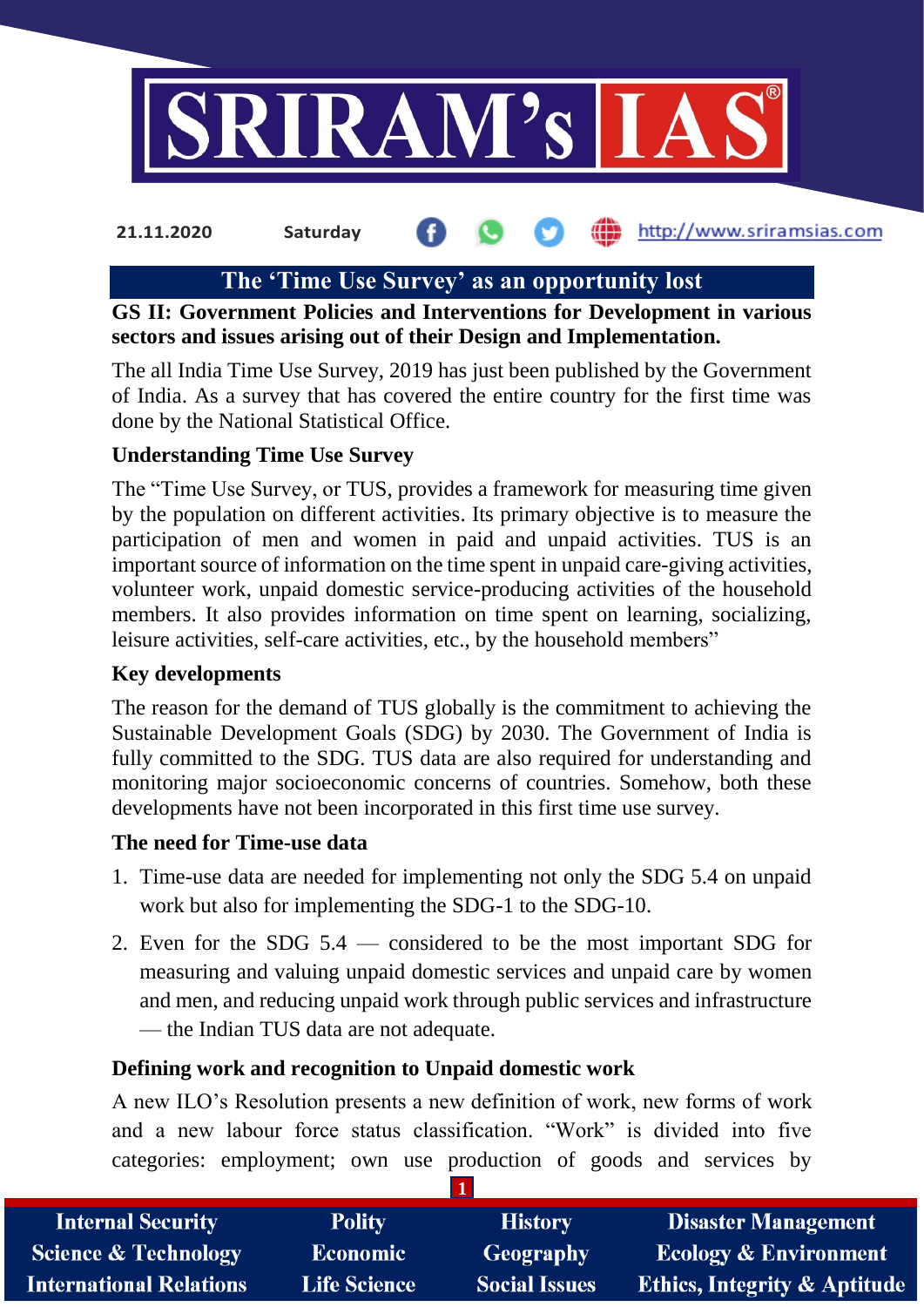

households; unpaid trainee work; volunteer work; and other work. **Unpaid domestic services and unpaid care are now formally recognised as "work" for the first time.**

Clearly, the Resolution cannot be implemented without time use data. However, in the Indian TUS, ILO Resolution was not factored in and conducted as an independent TUS. The TUS does not even have employment as one of the objectives of the TUS.

#### **Breaks in Indian surveys**

- 1. Experts have always argued that Indian Employment/Unemployment Surveys, or EUS, tend to under-report informal workers, due to the nature of informal employment.
- 2. Being frequently intermittent, scattered, temporary, short term or unstable, it is frequently not reported accurately by the EUS.
- 3. Again, women frequently view work as a part of household work and underreport it.
- 4. Also, the EUS is not equipped to collect data on multiple jobs performed by people, the time spent on work (i.e. intensity of work), the scattered nature of work, subsistence work, and work performed under simultaneous activities.
- 5. The TUS, which collects comprehensive information on all human activities, provides improved estimates of the workforce as well as shed light on important characteristics of the workforce.
- 6. The TUS can thus provide critical information to add the richness of the EUS. The Expert Committee on the 62nd Round of the NSSO on EUS, therefore, recommended that a national TUS should follow a EUS.

#### **Conclusion:**

In short, the Indian TUS has missed two important opportunities — of implementing the SDG 5.4 and the ILO's important resolution.

| <b>Polity</b>       | <b>History</b>       | <b>Disaster Management</b>              |  |
|---------------------|----------------------|-----------------------------------------|--|
| <b>Economic</b>     | Geography            | <b>Ecology &amp; Environment</b>        |  |
| <b>Life Science</b> | <b>Social Issues</b> | <b>Ethics, Integrity &amp; Aptitude</b> |  |
|                     |                      |                                         |  |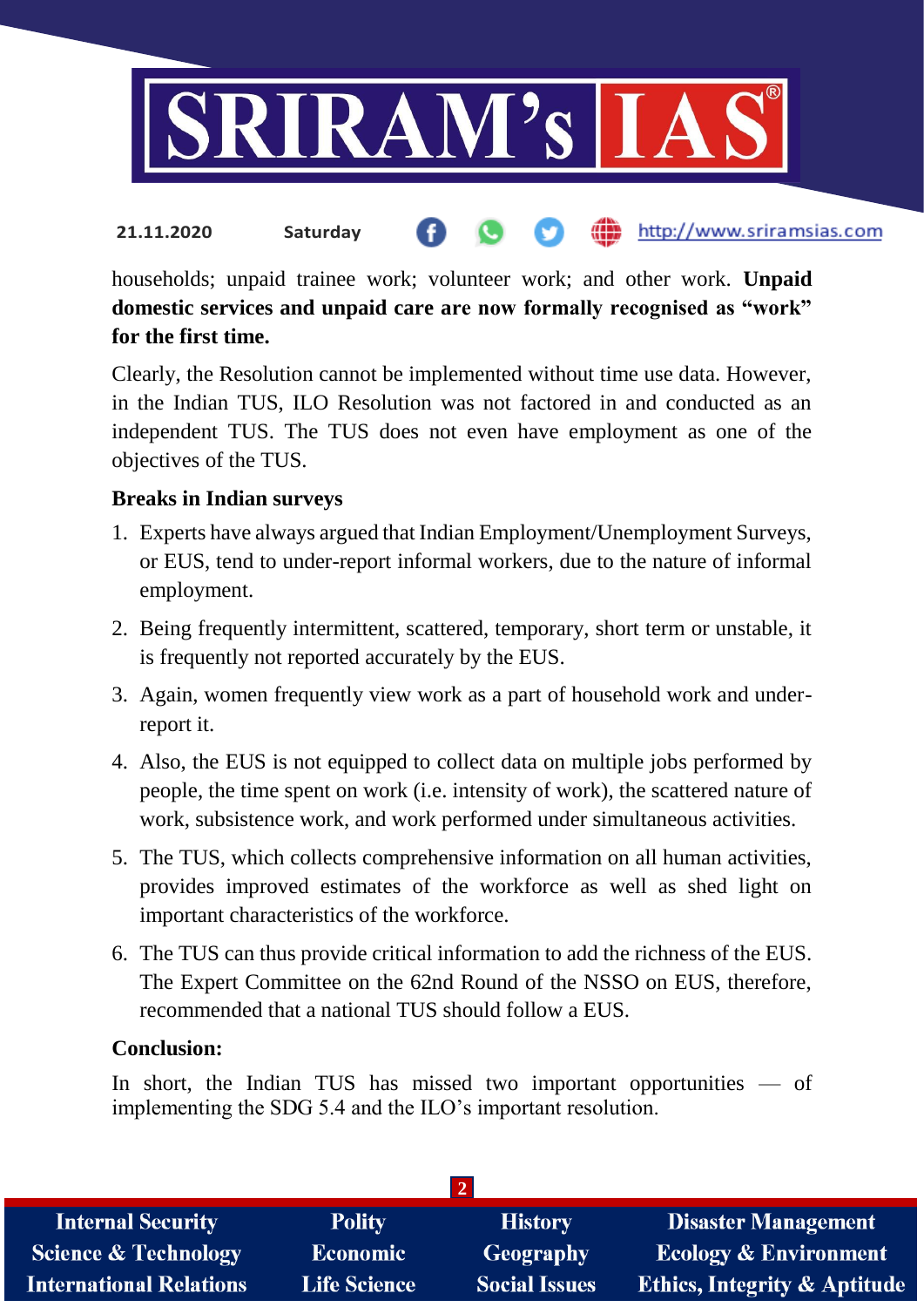

http://www.sriramsias.com

**Learn Through Graphics: See the difference in unpaid work across gender**

**21.11.2020 Saturday**

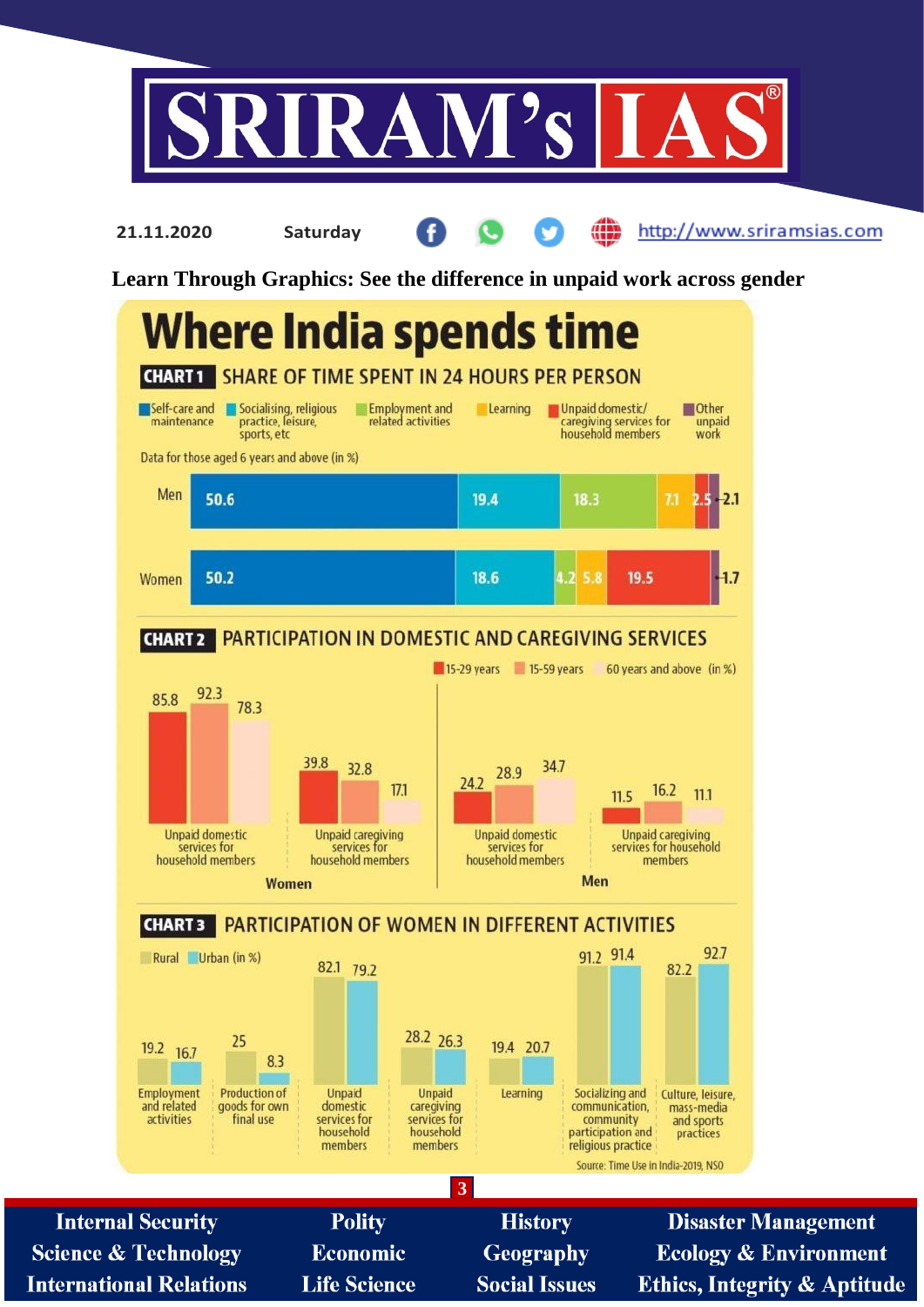

## **India's no to RCEP could still be a no**

### **GS II: Bilateral, Regional and Global Groupings and Agreements involving India and/or affecting India's interests.**

**Bottom line:** The circumstances under which New Delhi had distanced itself from the RCEP negotiations have hardly improved

#### **RCEP**

Last week, 15 East Asian countries agreed to take their economic integration several notches higher by forging the Regional Comprehensive Economic Partnership (RCEP), the largest free trade agreement (FTA) ever.

### **Strengthening Of The Regional Value Chains**

In 2019, RCEP members accounted for about 30% of world output and population and 28% of world trade. But more importantly, about 44% of their total trade was intra-RCEP, which is a major incentive for the members of this agreement to agree to the deal for this could contribute to the strengthening of the regional value chains. This may well prove propitious for the RCEP member countries in their efforts to recover from the COVID led downturn.

## **Disputed issues in WTO included in RCEP**

- 1. RCEP includes traditional market access issues, following the template provided by the World Trade Organization (WTO).
- 2. However, it also includes issues that are currently being discussed by several groups of WTO members as a part of their agenda to "reform the multilateral trading system".
- 3. These issues are electronic commerce, investment facilitation, which seems to be the first step towards a multilateral agreement on investment and creating an enabling environment for the participation of small and medium enterprises in global trade.
- 4. While India has been opposed to the inclusion of all these issues in the WTO, the formation of RCEP could provide serious momentum to the discussions in WTO.

| $\overline{4}$                  |                     |                      |                                         |
|---------------------------------|---------------------|----------------------|-----------------------------------------|
| <b>Internal Security</b>        | <b>Polity</b>       | <b>History</b>       | <b>Disaster Management</b>              |
| <b>Science &amp; Technology</b> | Economic            | Geography            | <b>Ecology &amp; Environment</b>        |
| <b>International Relations</b>  | <b>Life Science</b> | <b>Social Issues</b> | <b>Ethics, Integrity &amp; Aptitude</b> |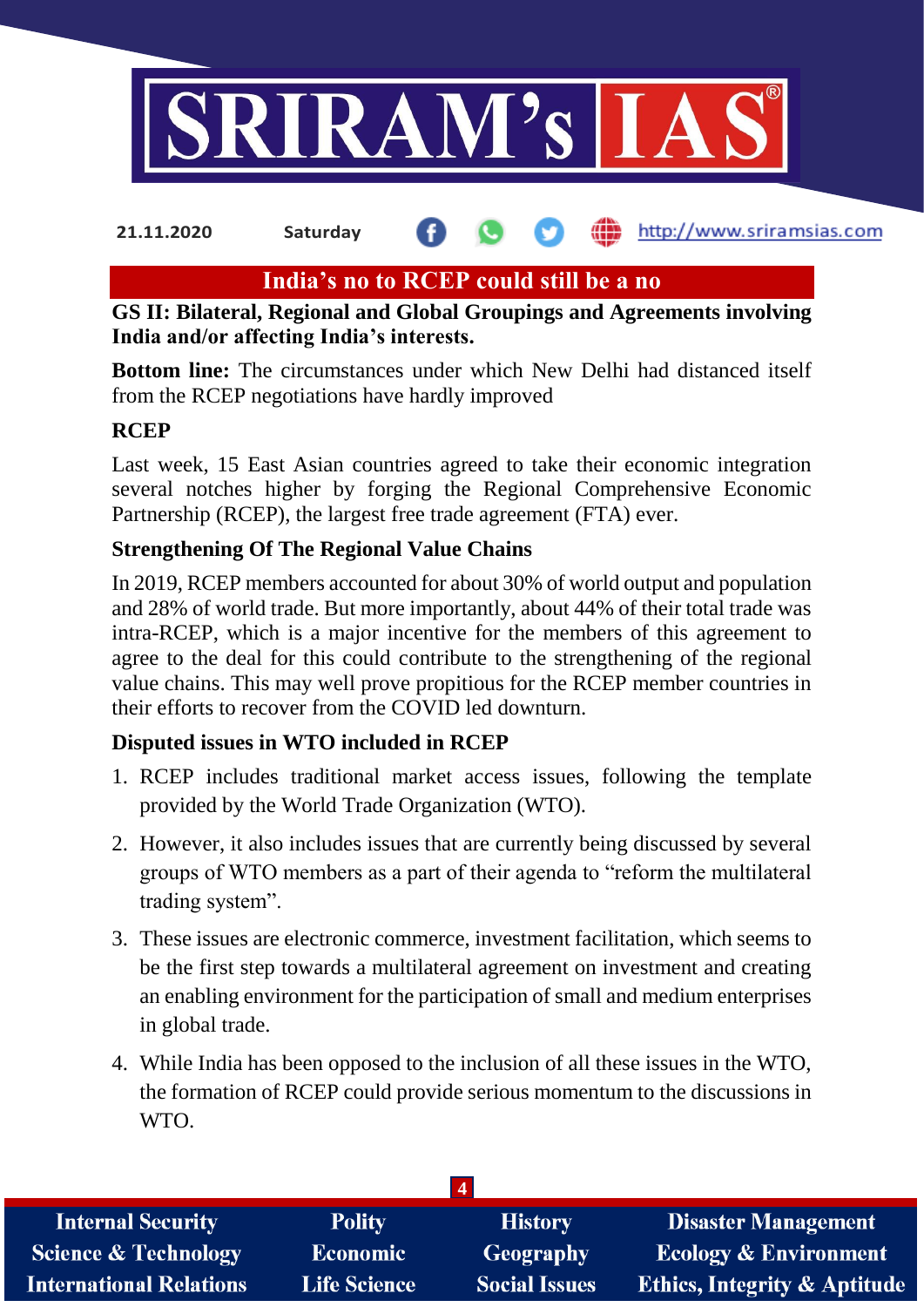

#### **Problems for India in RCEP**

- 1. In contrast to their market access commitments under goods, commitments made by RCEP members for services trade liberalisation do look shallow in terms of the coverage of the sectors.
- 2. Movement of natural persons, an area in which India had had considerable interest, is considerably restricted.
- 3. RCEP members have allowed relatively limited market access only to individuals in managerial positions or those having high levels of skills. The areas of investment and electronic commerce, in both of which India had expressed its reservations on the template adopted during RCEP negotiations, the outcomes are varied.
- 4. The text on investment rules shows that it is a work-in-progress. The rules on dispute settlement procedures are yet to be written in, and, therefore, it will be interesting to see whether the controversial investor-state dispute settlement (ISDS) mechanism is included.

#### **Why No RCEP for India?**

- 1. The first is that during the RCEP negotiations, India had raised a number of concerns, two of which, namely, the levels of market access it was expected to provide, especially the deep cuts in tariffs on imports from China, and provisions relating to the investment chapter, have become even more significant over the past several months.
- 2. Since the border clashes, India has imposed a number of import restrictions on Chinese products and has also subjected investment flows from its northern neighbour to greater scrutiny. Both these measures would have been infructuous if India were a party to the RCEP.
- 3. Second, India's initiative for its economic turnaround, the Atmanirbhar Bharat Abhiyan, is primarily focused on **strengthening domestic value chains**, while RCEP, like any other FTA, is solely focused on promoting regional value chains.

| $\sqrt{5}$                      |                     |                      |                                         |
|---------------------------------|---------------------|----------------------|-----------------------------------------|
| <b>Internal Security</b>        | <b>Polity</b>       | <b>History</b>       | <b>Disaster Management</b>              |
| <b>Science &amp; Technology</b> | <b>Economic</b>     | Geography            | <b>Ecology &amp; Environment</b>        |
| <b>International Relations</b>  | <b>Life Science</b> | <b>Social Issues</b> | <b>Ethics, Integrity &amp; Aptitude</b> |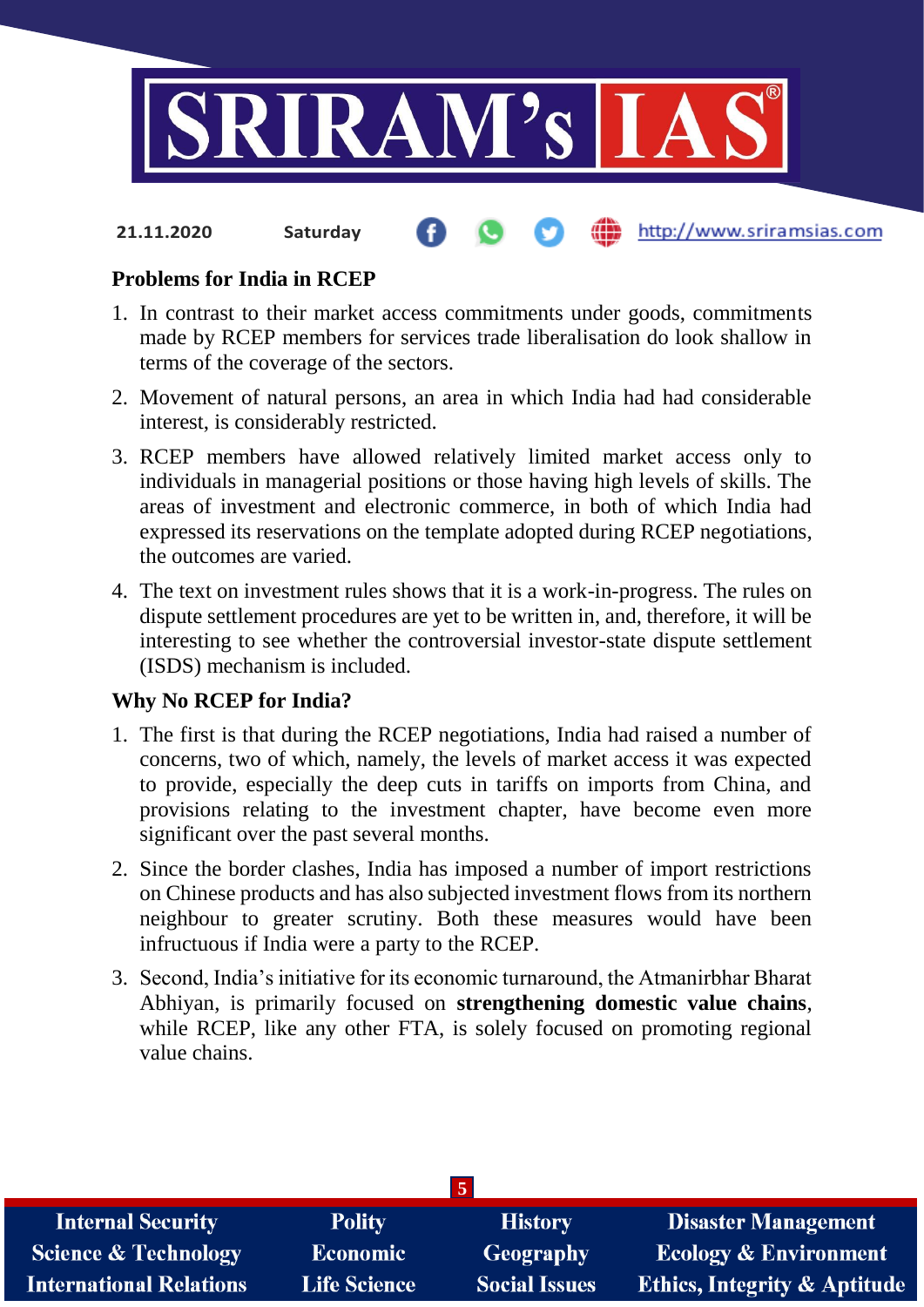

## **Digital nation**

**GS II: Government Policies and Interventions for Development in various sectors and issues arising out of their Design and Implementation.**

**Context:** Affordable smartphones and Internet access have made India a digital nation with an estimated 750 million connections and a thriving financial technology sector. However, If digital has to become a way of life, redefining the labyrinthine functioning of citizen-centric services would be a good place to start, with deadlines for government departments.

### **Highlights:**

- 1. Digital platforms providing goods and services, including online education and telemedicine, have grown vigorously during the COVID-19 pandemic, while many professionals have maintained productivity by working from home.
- 2. However, the true measure of digital nations is the readiness of governments to use technology to create open, participatory public systems that citizens consider trustworthy. What governance must achieve is a reliable system of digital welfare.
- 3. A beginning has, no doubt, been made through government-to-citizen services using Common Service Centres, advice to agriculturists, digital payments of welfare benefits through bank accounts and, even legal advice online to four lakh people under the Tele-Law scheme.
- 4. These represent a welcome advance, but if digital methods were applied to other sectors, such as road safety, the results could be dramatic — potentially reducing the accident mortality rate of about 1,50,000 deaths a year.

## **Role Of Digital In Universal Health Coverage (UHC)**

- 1. In fact, successive governments failed to grasp the promise of achieving universal health coverage (UHC) by 2022. Now, the nucleus plan is Ayushman Bharat, with a digital health identity for all.
- 2. With the emphasis on digitalisation, it should be possible to achieve measurable progress early on at least on one UHC component — access to free, essential prescription drugs.

| <b>Internal Security</b>        | <b>Polity</b>       | <b>History</b>       | <b>Disaster Management</b>              |
|---------------------------------|---------------------|----------------------|-----------------------------------------|
| <b>Science &amp; Technology</b> | Economic            | <b>Geography</b>     | <b>Ecology &amp; Environment</b>        |
| <b>International Relations</b>  | <b>Life Science</b> | <b>Social Issues</b> | <b>Ethics, Integrity &amp; Aptitude</b> |